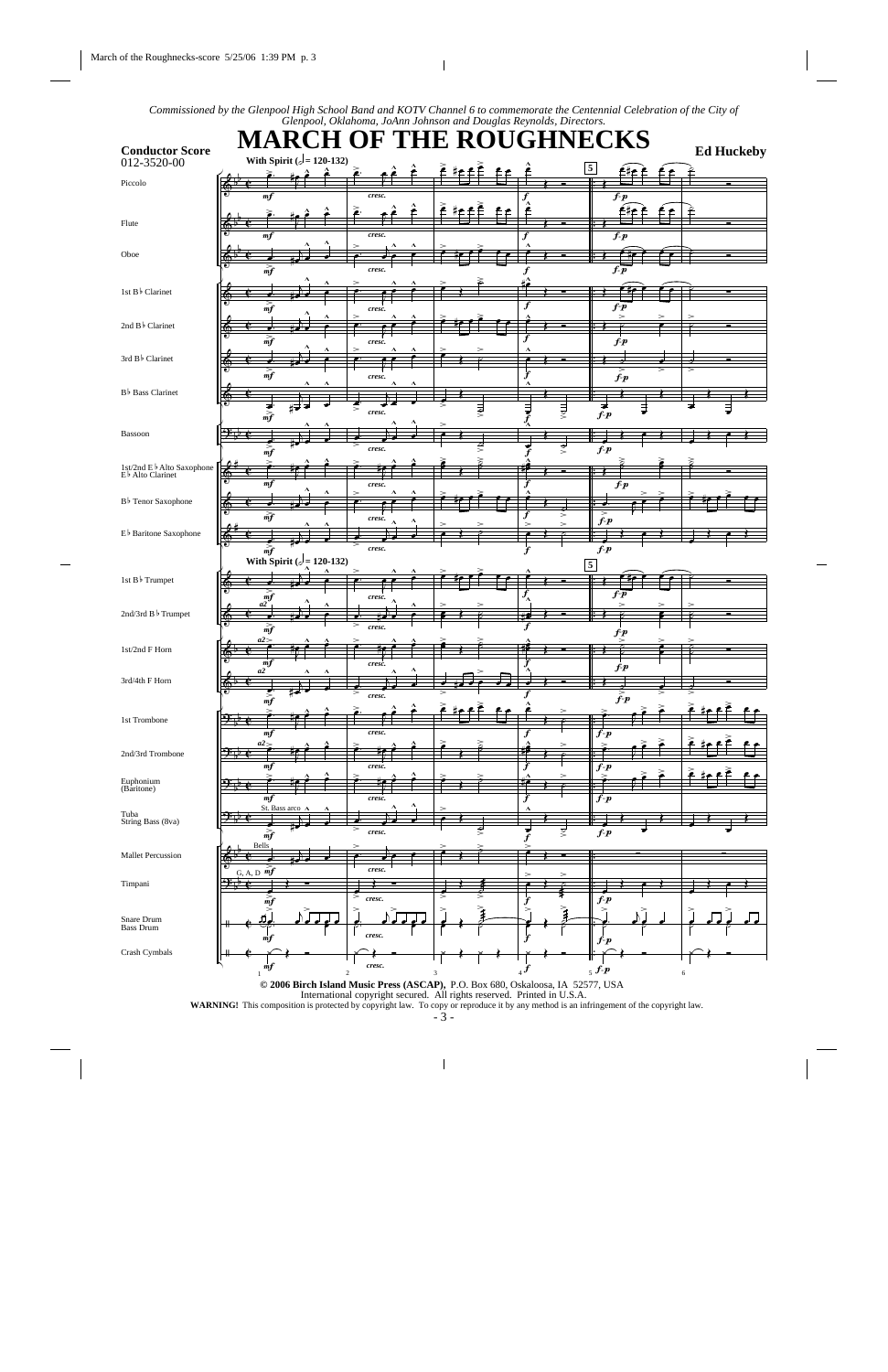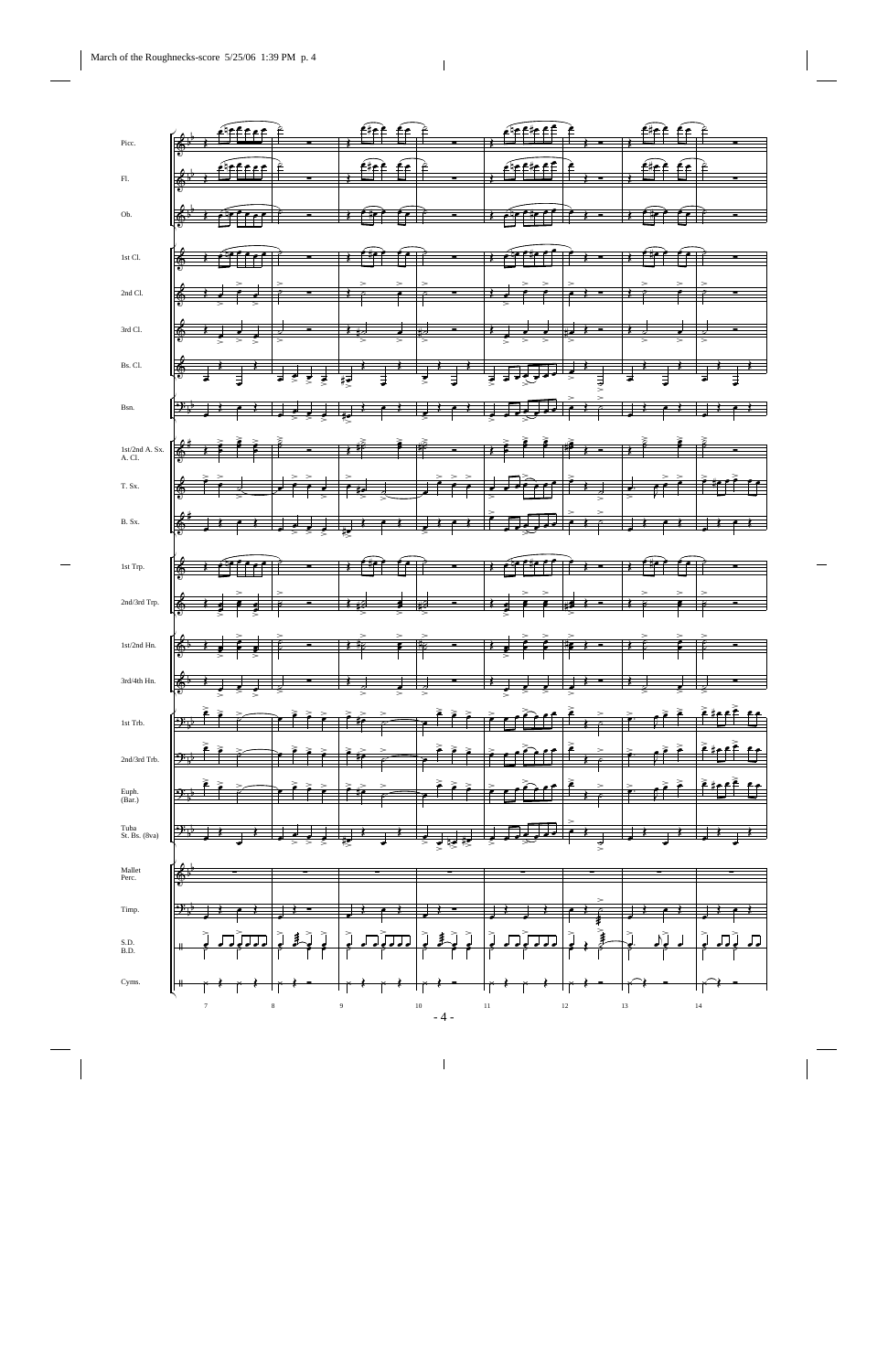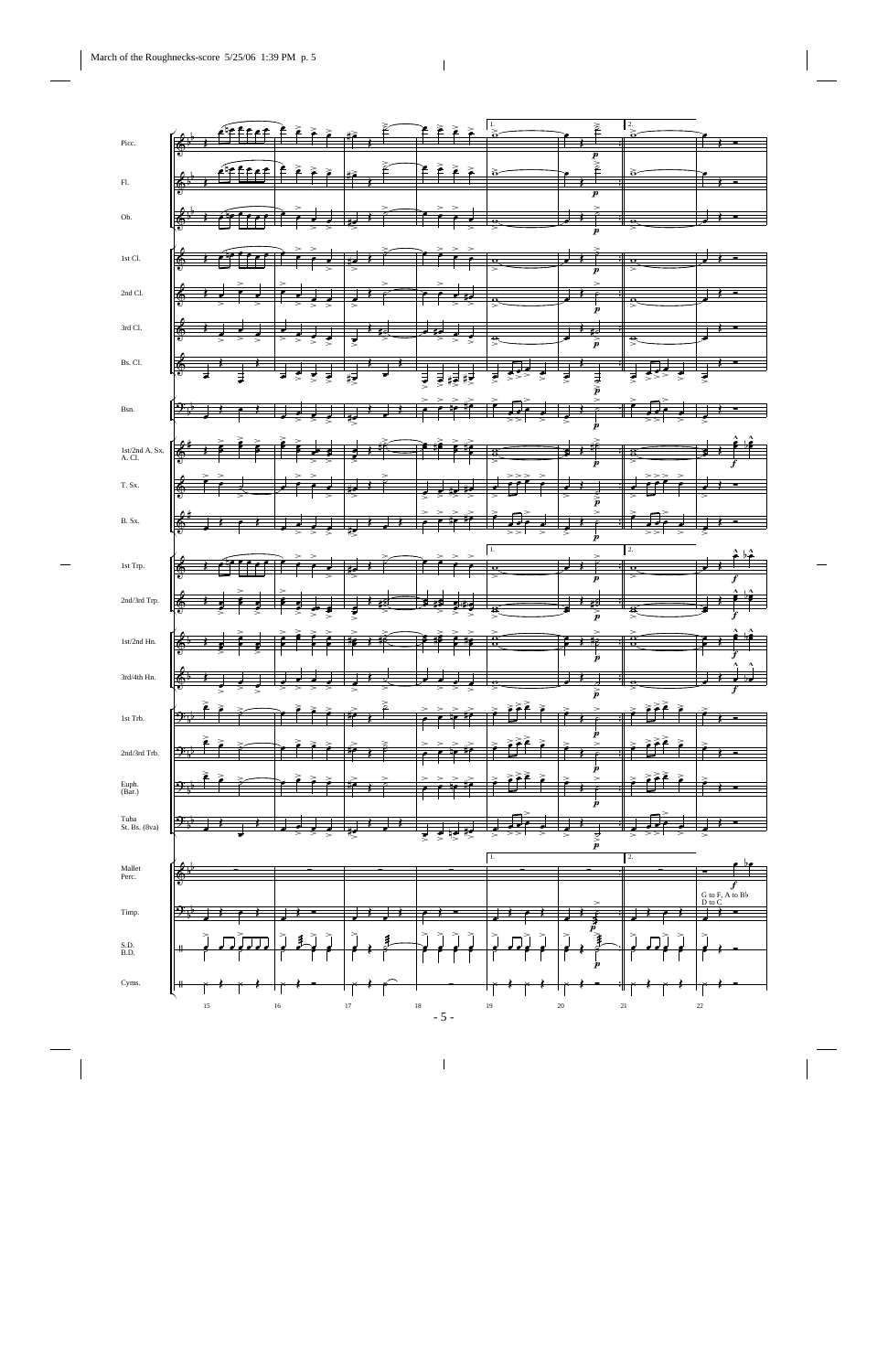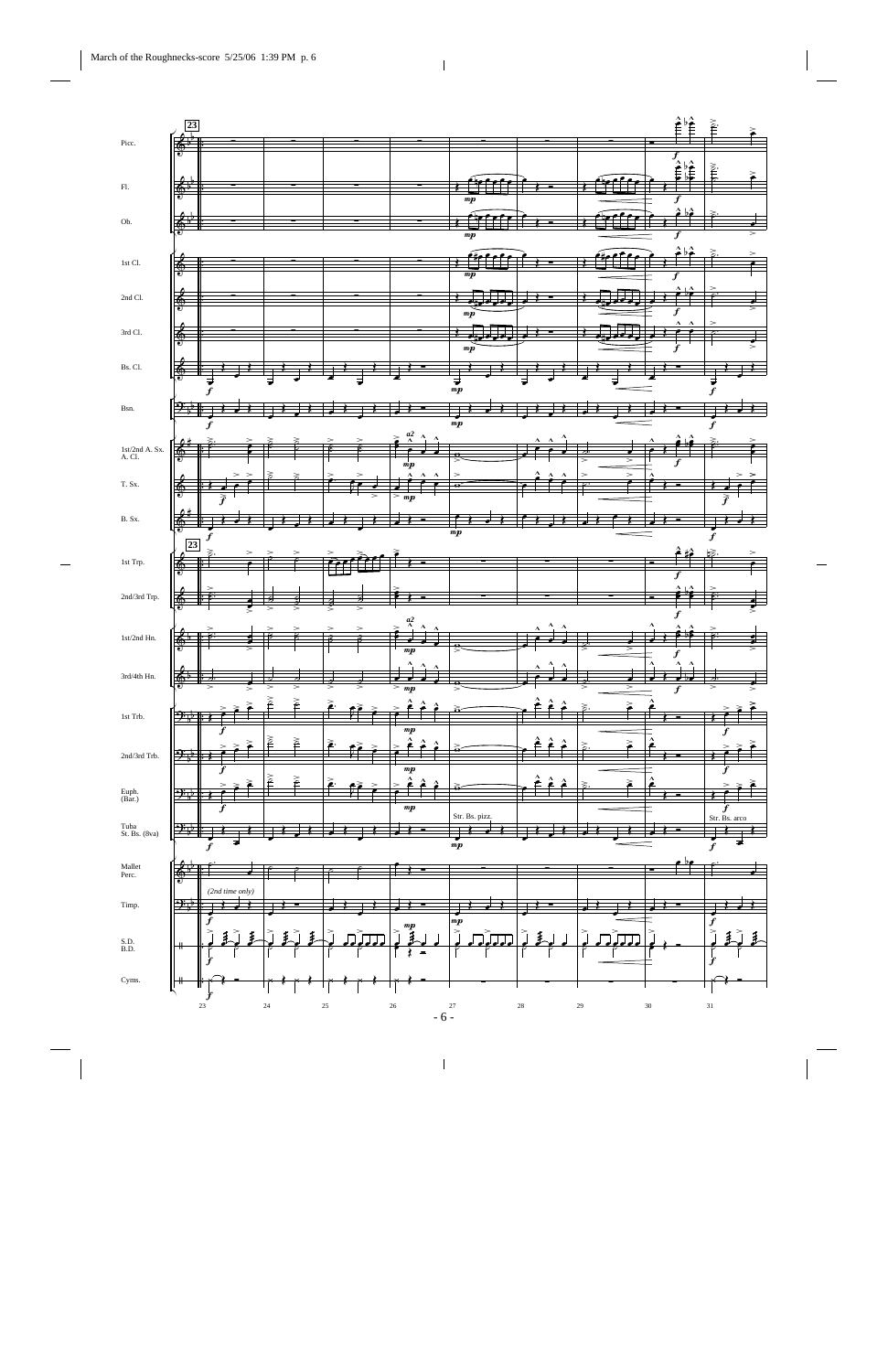| Picc                     |                                                                                        |               |                          |                                              |                                        |                                                                                                                                                                                                                                                                                                                                                                                                                                    |                          |        |                          |                          | $\frac{\sqrt{\frac{1}{2}}}{\sqrt{\frac{1}{2}}}$ |                                                                                                                                                                                                                                                                                                                       |    |  | 2.                       |                         |        |                                                                                                                                   |                           |
|--------------------------|----------------------------------------------------------------------------------------|---------------|--------------------------|----------------------------------------------|----------------------------------------|------------------------------------------------------------------------------------------------------------------------------------------------------------------------------------------------------------------------------------------------------------------------------------------------------------------------------------------------------------------------------------------------------------------------------------|--------------------------|--------|--------------------------|--------------------------|-------------------------------------------------|-----------------------------------------------------------------------------------------------------------------------------------------------------------------------------------------------------------------------------------------------------------------------------------------------------------------------|----|--|--------------------------|-------------------------|--------|-----------------------------------------------------------------------------------------------------------------------------------|---------------------------|
|                          |                                                                                        |               |                          | $\frac{\partial}{\partial x}$                | $\left\  \bullet \right\  \rightarrow$ | $\begin{array}{ c c c c c c c c } \hline \hline \multicolumn{3}{ c }{\multicolumn{3}{ c }{\multicolumn{3}{ c }{\multicolumn{3}{ c }{\multicolumn{3}{ c }{\multicolumn{3}{ c }{\multicolumn{3}{ c }{\multicolumn{3}{ c }{\multicolumn{3}{ c }{\multicolumn{3}{ c }{\multicolumn{3}{ c }{\multicolumn{3}{ c }{\multicolumn{3}{ c }{\multicolumn{3}{ c }{\multicolumn{3}{ c }{\multicolumn{3}{ c }{\multicolumn{3}{ c }{\multicolumn$ |                          |        |                          |                          |                                                 |                                                                                                                                                                                                                                                                                                                       |    |  |                          |                         |        |                                                                                                                                   |                           |
| F1.                      | $\begin{array}{ccc}\n & \frac{2}{2} \\  & \frac{1}{2} \\  & \frac{1}{2}\n \end{array}$ |               |                          |                                              |                                        |                                                                                                                                                                                                                                                                                                                                                                                                                                    |                          |        |                          |                          |                                                 |                                                                                                                                                                                                                                                                                                                       |    |  |                          |                         |        |                                                                                                                                   | $\mathbb{B}^{\mathsf{b}}$ |
| Ob.                      |                                                                                        |               |                          |                                              |                                        |                                                                                                                                                                                                                                                                                                                                                                                                                                    |                          |        |                          |                          |                                                 |                                                                                                                                                                                                                                                                                                                       |    |  | $\overline{\mathbf{e}'}$ |                         |        | $\rightarrow$ $\rightarrow$ $\rightarrow$ $\rightarrow$                                                                           |                           |
| 1st Cl.                  |                                                                                        |               |                          |                                              |                                        |                                                                                                                                                                                                                                                                                                                                                                                                                                    |                          |        |                          |                          |                                                 |                                                                                                                                                                                                                                                                                                                       |    |  |                          |                         |        |                                                                                                                                   |                           |
|                          |                                                                                        |               |                          |                                              |                                        |                                                                                                                                                                                                                                                                                                                                                                                                                                    |                          |        |                          |                          |                                                 |                                                                                                                                                                                                                                                                                                                       |    |  |                          |                         |        |                                                                                                                                   |                           |
| 2nd Cl.                  |                                                                                        |               | $\overline{\phantom{a}}$ |                                              |                                        |                                                                                                                                                                                                                                                                                                                                                                                                                                    |                          |        |                          |                          |                                                 |                                                                                                                                                                                                                                                                                                                       |    |  |                          | $\sum_{\prec}$          |        | $\begin{array}{ c c c }\n\hline\n\text{F} & \text{F} & \text{F} \\ \hline\n\text{F} & \text{F} & \text{F} \\ \hline\n\end{array}$ |                           |
| 3rd Cl.                  |                                                                                        |               |                          |                                              |                                        |                                                                                                                                                                                                                                                                                                                                                                                                                                    |                          |        |                          |                          |                                                 |                                                                                                                                                                                                                                                                                                                       |    |  |                          | $\frac{1}{\sqrt{2\pi}}$ |        |                                                                                                                                   |                           |
| Bs. Cl.                  |                                                                                        |               |                          |                                              |                                        | ति । संस्कृति । संस्कृति । संस्कृति । संस्कृति । संस्कृति । संस्कृति । संस्कृति । संस्कृति । संस्कृति । संस्कृ<br>उत्तर । संस्कृति । संस्कृति । संस्कृति । संस्कृति । संस्कृति । संस्कृति । संस्कृति । संस्कृति । संस्कृति । संस                                                                                                                                                                                                   |                          |        |                          |                          |                                                 |                                                                                                                                                                                                                                                                                                                       |    |  |                          |                         |        |                                                                                                                                   |                           |
| Bsn.                     |                                                                                        |               |                          | $\frac{1}{2}$ $\frac{1}{2}$ $\frac{1}{2}$ to |                                        |                                                                                                                                                                                                                                                                                                                                                                                                                                    | $\overline{\phantom{a}}$ |        |                          |                          |                                                 | $\frac{1}{2}$                                                                                                                                                                                                                                                                                                         |    |  |                          |                         |        |                                                                                                                                   |                           |
|                          |                                                                                        |               |                          |                                              |                                        |                                                                                                                                                                                                                                                                                                                                                                                                                                    |                          |        |                          |                          |                                                 |                                                                                                                                                                                                                                                                                                                       |    |  |                          |                         |        |                                                                                                                                   |                           |
| 1st/2nd A. Sx.<br>A. Cl. |                                                                                        |               | $\frac{2}{\beta}$        | $\frac{1}{2}$                                |                                        |                                                                                                                                                                                                                                                                                                                                                                                                                                    |                          |        |                          |                          |                                                 |                                                                                                                                                                                                                                                                                                                       |    |  |                          |                         |        |                                                                                                                                   |                           |
| T. Sx.                   |                                                                                        |               |                          |                                              |                                        |                                                                                                                                                                                                                                                                                                                                                                                                                                    |                          |        |                          |                          |                                                 |                                                                                                                                                                                                                                                                                                                       |    |  |                          |                         |        |                                                                                                                                   |                           |
| B. Sx.                   |                                                                                        |               |                          |                                              | $\frac{1}{4}$                          | $\frac{1}{\sqrt{1-\frac{1}{2}}}\sqrt{1-\frac{1}{2}}$                                                                                                                                                                                                                                                                                                                                                                               |                          |        | $\overline{\phantom{a}}$ | $\overline{\phantom{a}}$ |                                                 | $\frac{1}{2}$ $\frac{22}{2}$ $\frac{2}{2}$ $\frac{1}{2}$ $\frac{1}{2}$ $\frac{22}{2}$ $\frac{2}{2}$ $\frac{2}{2}$ $\frac{2}{2}$ $\frac{2}{2}$ $\frac{2}{2}$ $\frac{2}{2}$ $\frac{2}{2}$ $\frac{2}{2}$ $\frac{2}{2}$ $\frac{2}{2}$ $\frac{2}{2}$ $\frac{2}{2}$ $\frac{2}{2}$ $\frac{2}{2}$ $\frac{2}{2}$ $\frac{2}{2}$ |    |  |                          |                         |        |                                                                                                                                   |                           |
|                          |                                                                                        |               |                          |                                              |                                        |                                                                                                                                                                                                                                                                                                                                                                                                                                    |                          |        |                          |                          |                                                 |                                                                                                                                                                                                                                                                                                                       |    |  |                          |                         |        |                                                                                                                                   |                           |
| 1st Trp.                 |                                                                                        |               |                          |                                              |                                        |                                                                                                                                                                                                                                                                                                                                                                                                                                    |                          |        |                          |                          |                                                 |                                                                                                                                                                                                                                                                                                                       |    |  |                          |                         |        |                                                                                                                                   |                           |
| 2nd/3rd Trp.             | €                                                                                      | $\frac{1}{2}$ |                          |                                              |                                        | $\frac{1}{2}$ , $\frac{1}{2}$ , $\frac{1}{2}$ , $\frac{1}{2}$ , $\frac{1}{2}$ , $\frac{1}{2}$ , $\frac{1}{2}$ , $\frac{1}{2}$ , $\frac{1}{2}$ , $\frac{1}{2}$ , $\frac{1}{2}$ , $\frac{1}{2}$ , $\frac{1}{2}$                                                                                                                                                                                                                      |                          |        |                          |                          |                                                 |                                                                                                                                                                                                                                                                                                                       |    |  |                          |                         |        |                                                                                                                                   |                           |
| 1st/2nd Hn.              |                                                                                        |               |                          |                                              |                                        |                                                                                                                                                                                                                                                                                                                                                                                                                                    |                          |        |                          |                          |                                                 |                                                                                                                                                                                                                                                                                                                       |    |  |                          |                         |        |                                                                                                                                   |                           |
|                          |                                                                                        |               |                          |                                              |                                        |                                                                                                                                                                                                                                                                                                                                                                                                                                    |                          |        |                          |                          |                                                 |                                                                                                                                                                                                                                                                                                                       |    |  |                          |                         |        | $\boldsymbol{p}$                                                                                                                  |                           |
| 3rd/4th Hn.              |                                                                                        |               |                          |                                              |                                        |                                                                                                                                                                                                                                                                                                                                                                                                                                    |                          |        |                          |                          |                                                 |                                                                                                                                                                                                                                                                                                                       |    |  |                          |                         |        | $\boldsymbol{p}$                                                                                                                  |                           |
| 1st Trb.                 |                                                                                        |               |                          |                                              | ó                                      |                                                                                                                                                                                                                                                                                                                                                                                                                                    |                          |        |                          |                          |                                                 |                                                                                                                                                                                                                                                                                                                       |    |  |                          |                         |        |                                                                                                                                   | $\mathbb{P}^1$            |
| 2nd/3rd Trb.             |                                                                                        | 巨             | ⋧                        |                                              | 8                                      |                                                                                                                                                                                                                                                                                                                                                                                                                                    |                          |        |                          |                          |                                                 |                                                                                                                                                                                                                                                                                                                       |    |  |                          |                         |        |                                                                                                                                   | 畴                         |
| Euph.<br>(Bar.)          | ≧                                                                                      | ≧             | ≽.                       |                                              | ÞΣ                                     |                                                                                                                                                                                                                                                                                                                                                                                                                                    |                          |        |                          |                          |                                                 |                                                                                                                                                                                                                                                                                                                       |    |  |                          |                         |        |                                                                                                                                   | 莇                         |
|                          |                                                                                        |               |                          |                                              |                                        |                                                                                                                                                                                                                                                                                                                                                                                                                                    |                          |        |                          |                          |                                                 |                                                                                                                                                                                                                                                                                                                       |    |  |                          |                         |        |                                                                                                                                   |                           |
| Tuba<br>St. Bs. (8va)    |                                                                                        |               |                          |                                              |                                        |                                                                                                                                                                                                                                                                                                                                                                                                                                    |                          |        |                          |                          |                                                 |                                                                                                                                                                                                                                                                                                                       |    |  |                          |                         | र्     |                                                                                                                                   | $\mathbb{P}^1$            |
| Mallet<br>Perc.          |                                                                                        |               |                          |                                              |                                        |                                                                                                                                                                                                                                                                                                                                                                                                                                    |                          |        |                          |                          |                                                 |                                                                                                                                                                                                                                                                                                                       |    |  | 2.<br>$\bullet$          |                         |        |                                                                                                                                   | $\mathbb{B}^{\flat}$      |
| Timp.                    |                                                                                        |               |                          |                                              |                                        |                                                                                                                                                                                                                                                                                                                                                                                                                                    |                          |        |                          |                          |                                                 |                                                                                                                                                                                                                                                                                                                       |    |  |                          |                         |        | $\begin{array}{c}\nF \text{ to } A \text{ } b \\ C \text{ to } E \text{ } b\n\end{array}$                                         | 齿                         |
|                          |                                                                                        |               |                          |                                              |                                        |                                                                                                                                                                                                                                                                                                                                                                                                                                    |                          |        |                          |                          |                                                 |                                                                                                                                                                                                                                                                                                                       |    |  |                          |                         |        |                                                                                                                                   |                           |
| $_{\rm B.D.}^{\rm S.D.}$ |                                                                                        |               |                          |                                              |                                        |                                                                                                                                                                                                                                                                                                                                                                                                                                    |                          |        |                          |                          |                                                 |                                                                                                                                                                                                                                                                                                                       |    |  |                          |                         |        |                                                                                                                                   |                           |
| Cyms.                    |                                                                                        |               |                          |                                              |                                        |                                                                                                                                                                                                                                                                                                                                                                                                                                    |                          |        |                          |                          |                                                 |                                                                                                                                                                                                                                                                                                                       |    |  |                          |                         |        |                                                                                                                                   |                           |
|                          | 32                                                                                     |               | 33                       |                                              | 34                                     |                                                                                                                                                                                                                                                                                                                                                                                                                                    | $35\,$                   | $-7 -$ |                          |                          | 37                                              |                                                                                                                                                                                                                                                                                                                       | 38 |  | 39                       |                         | $40\,$ |                                                                                                                                   |                           |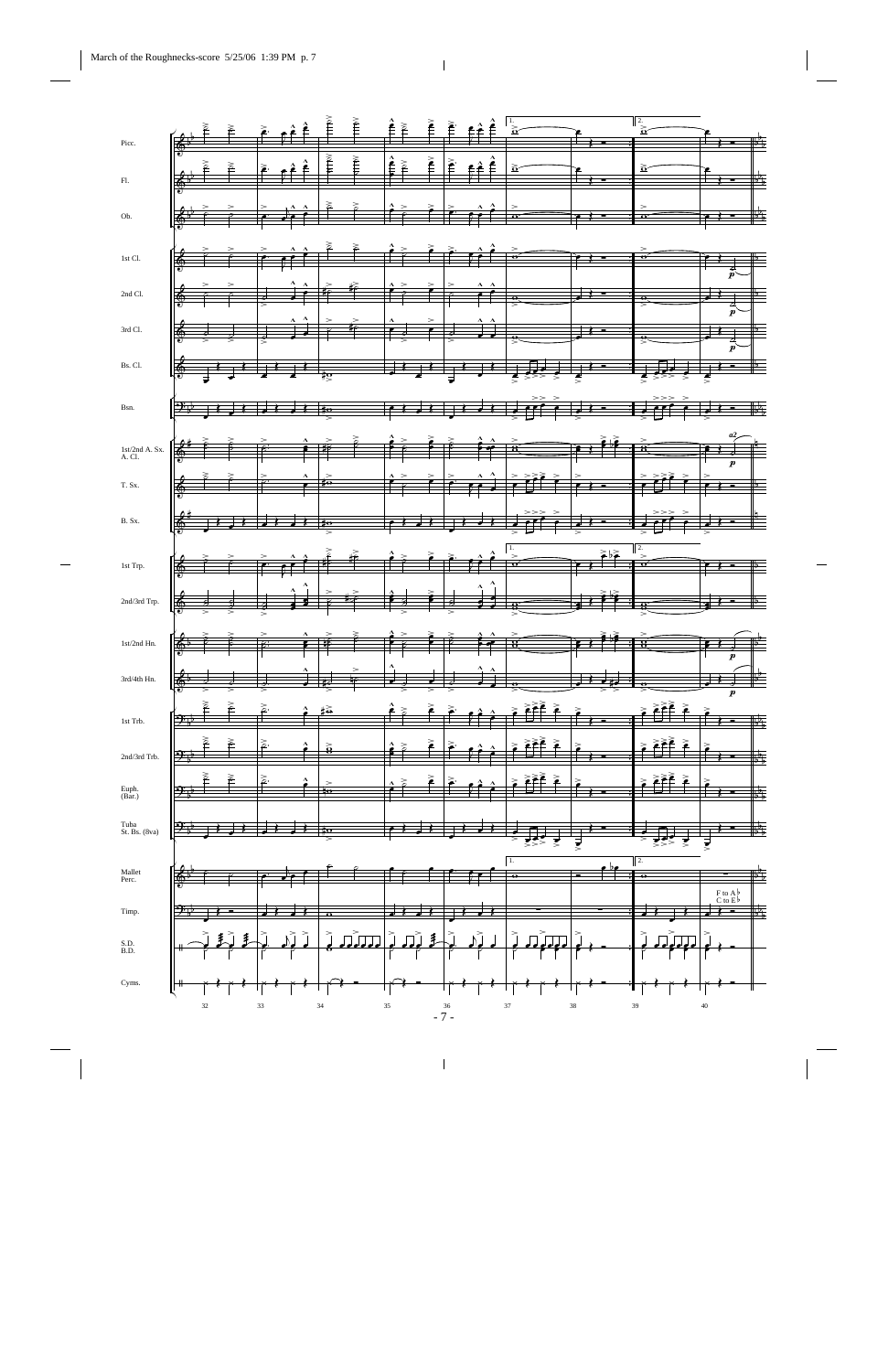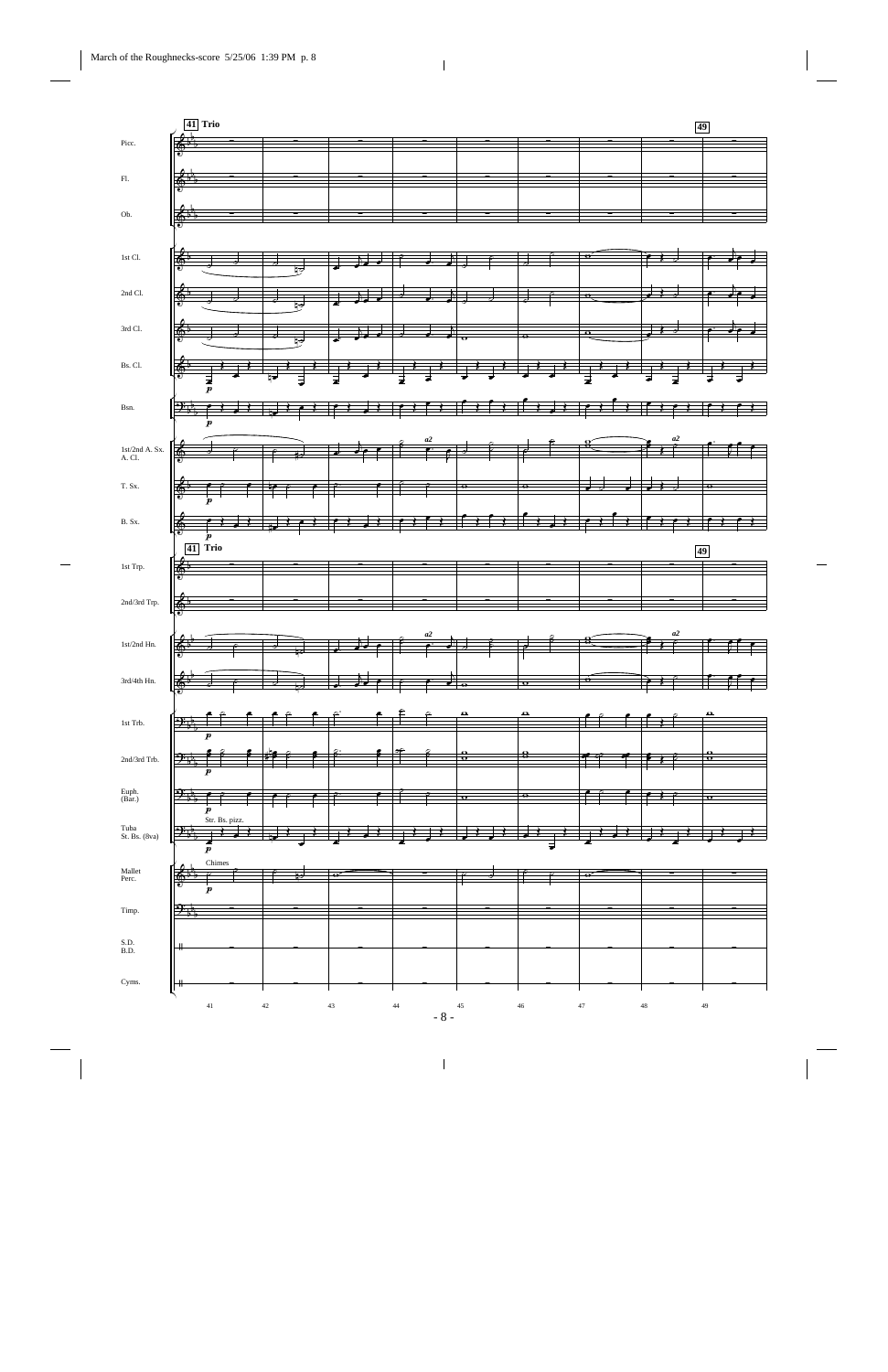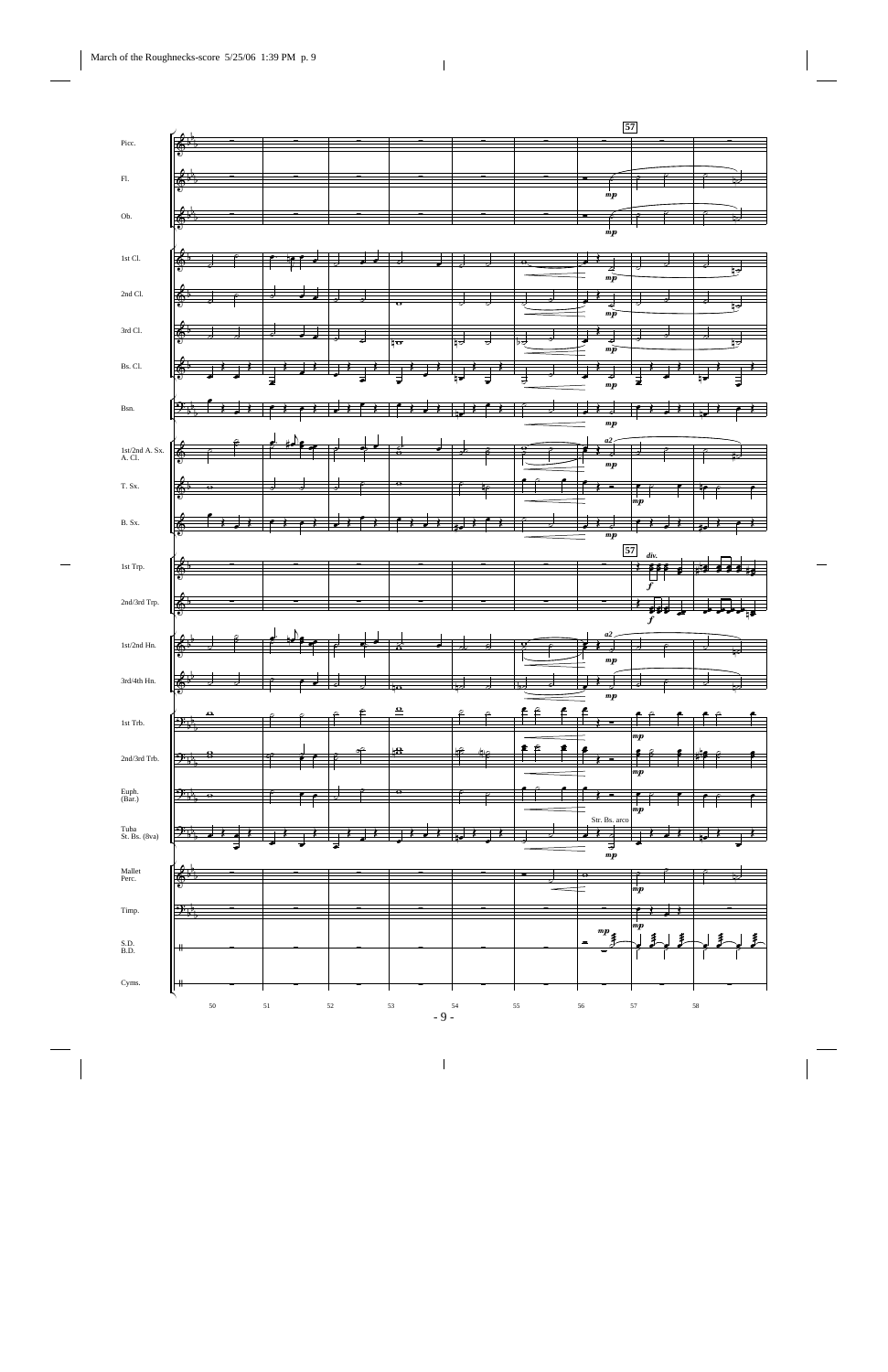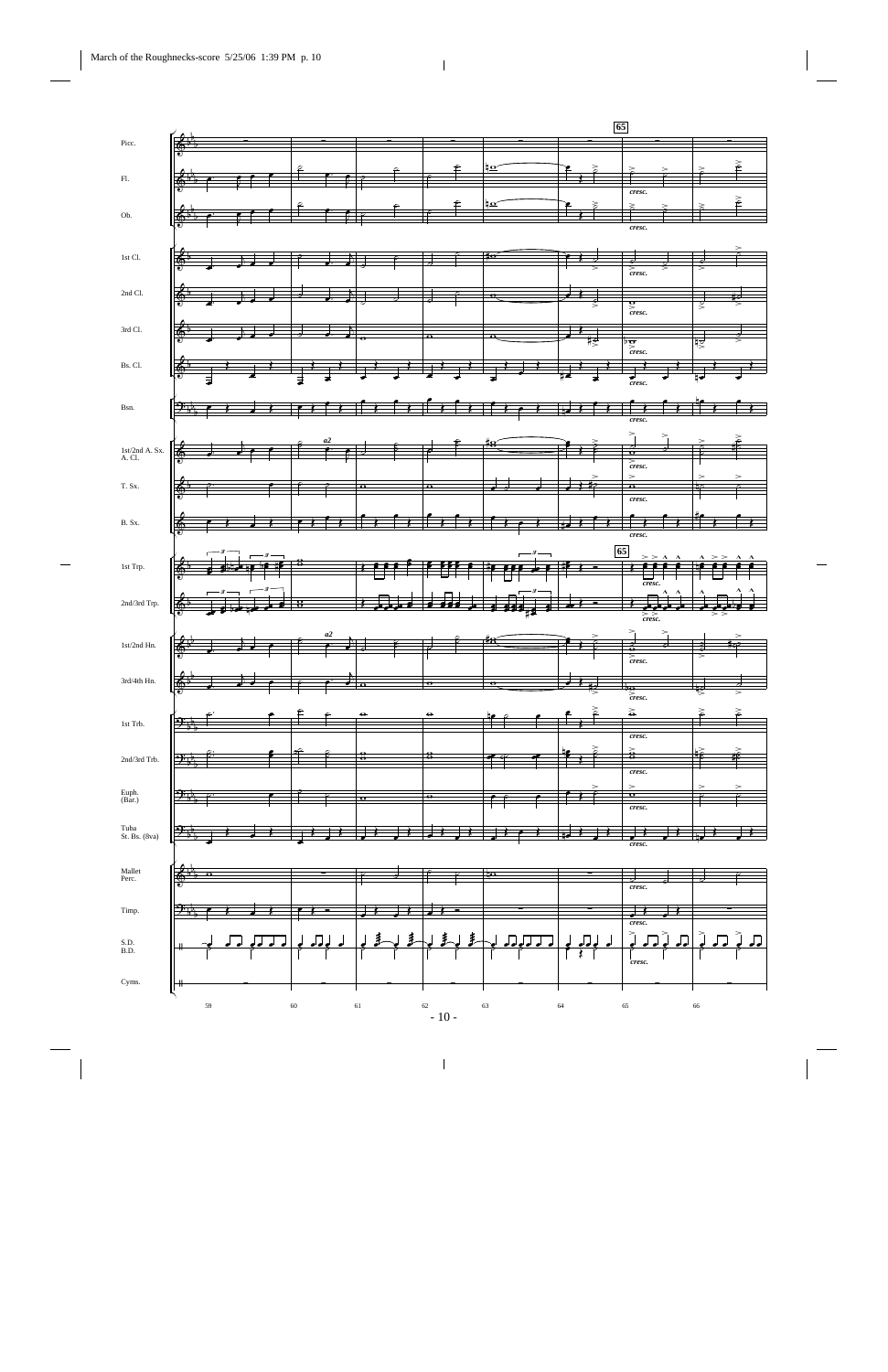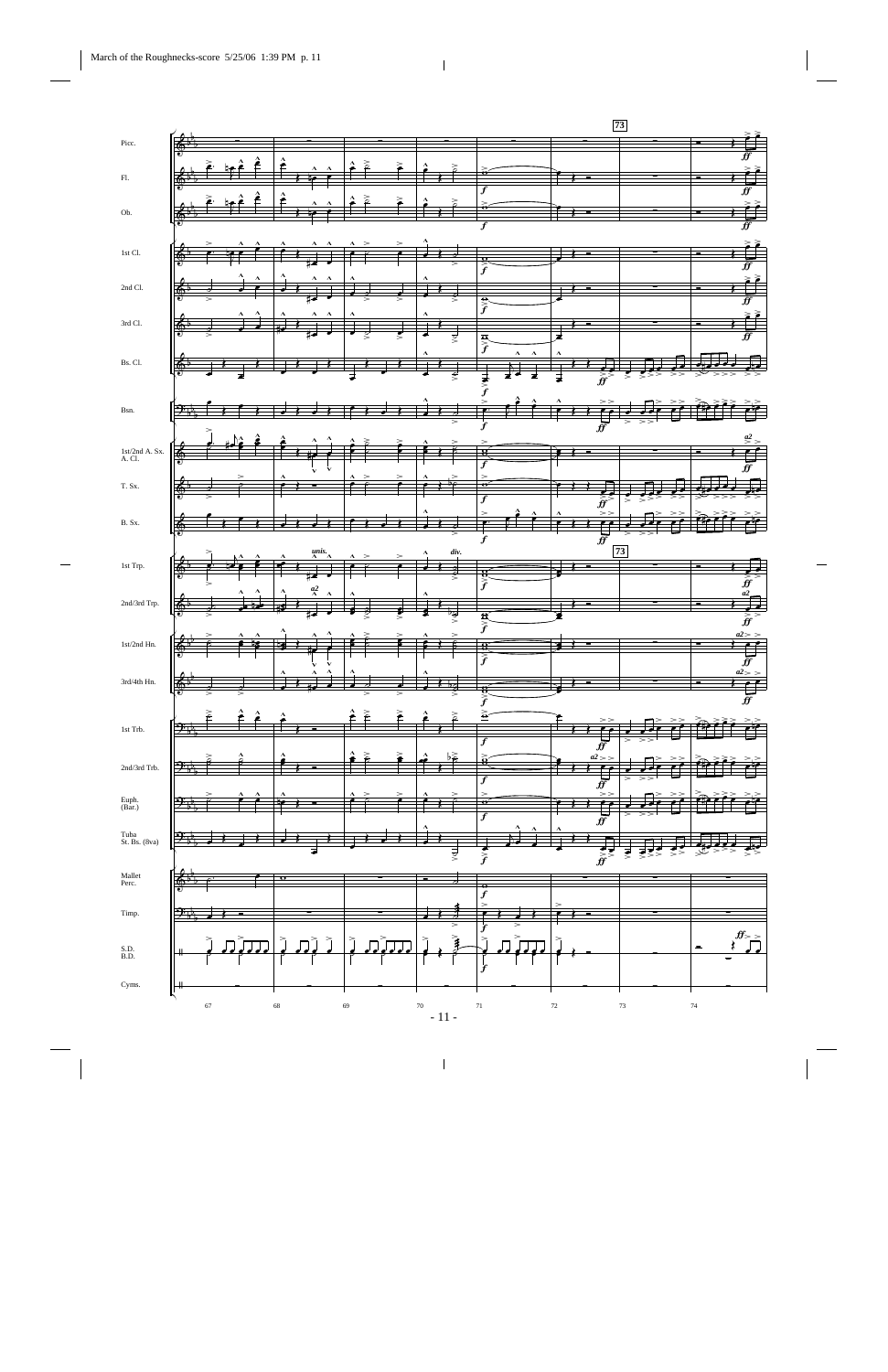|                          |                                                                                                                                                                                                                                                                                                                   |                  |        | $\frac{3}{2}$ |    | $\begin{array}{c} \begin{array}{c} \begin{array}{c} \circ \\ \hline \end{array} & \begin{array}{c} \circ \\ \hline \end{array} \\ \hline \end{array} \end{array}$ | $\rightarrow$                                         |    |
|--------------------------|-------------------------------------------------------------------------------------------------------------------------------------------------------------------------------------------------------------------------------------------------------------------------------------------------------------------|------------------|--------|---------------|----|-------------------------------------------------------------------------------------------------------------------------------------------------------------------|-------------------------------------------------------|----|
| F1.                      |                                                                                                                                                                                                                                                                                                                   |                  |        | $\frac{1}{1}$ |    |                                                                                                                                                                   |                                                       |    |
| Ob.                      |                                                                                                                                                                                                                                                                                                                   |                  |        |               |    |                                                                                                                                                                   |                                                       |    |
| 1st Cl.                  | $\frac{1}{65}$ $\frac{2}{3}$ $\frac{6}{3}$ $\frac{6}{3}$ $\frac{10}{3}$ $\frac{10}{3}$ $\frac{10}{3}$ $\frac{10}{3}$ $\frac{10}{3}$ $\frac{10}{3}$ $\frac{10}{3}$ $\frac{10}{3}$ $\frac{10}{3}$ $\frac{10}{3}$ $\frac{10}{3}$ $\frac{10}{3}$ $\frac{10}{3}$ $\frac{10}{3}$ $\frac{10}{3}$ $\frac{10}{3}$ $\frac{$ |                  |        |               |    |                                                                                                                                                                   |                                                       |    |
| 2nd Cl.                  |                                                                                                                                                                                                                                                                                                                   |                  |        |               |    |                                                                                                                                                                   |                                                       |    |
| 3rd Cl.                  |                                                                                                                                                                                                                                                                                                                   |                  |        |               |    |                                                                                                                                                                   |                                                       |    |
| Bs. Cl.                  | $\frac{2}{3}$ $\frac{1}{3}$ $\frac{1}{3}$ $\frac{1}{3}$ $\frac{1}{3}$ $\frac{1}{3}$ $\frac{1}{3}$ $\frac{1}{3}$ $\frac{1}{3}$ $\frac{1}{3}$ $\frac{1}{3}$ $\frac{1}{3}$ $\frac{1}{3}$ $\frac{1}{3}$ $\frac{1}{3}$ $\frac{1}{3}$ $\frac{1}{3}$ $\frac{1}{3}$ $\frac{1}{3}$                                         |                  |        |               |    |                                                                                                                                                                   |                                                       |    |
| Bsn.                     | $\frac{1}{2}$ , $\frac{1}{2}$ , $\frac{1}{2}$ , $\frac{1}{2}$ , $\frac{1}{2}$ , $\frac{1}{2}$ , $\frac{1}{2}$ , $\frac{1}{2}$ , $\frac{1}{2}$ , $\frac{1}{2}$ , $\frac{1}{2}$ , $\frac{1}{2}$ , $\frac{1}{2}$ , $\frac{1}{2}$ , $\frac{1}{2}$ , $\frac{1}{2}$ , $\frac{1}{2}$ , $\frac{1}{2}$ , $\frac{1$         |                  |        |               |    |                                                                                                                                                                   |                                                       |    |
|                          |                                                                                                                                                                                                                                                                                                                   |                  |        |               |    |                                                                                                                                                                   |                                                       |    |
| 1st/2nd A. Sx.<br>A. Cl. |                                                                                                                                                                                                                                                                                                                   |                  |        |               |    |                                                                                                                                                                   |                                                       |    |
| T. Sx.                   | $\frac{2}{5}$ $\frac{1}{5}$ $\frac{1}{5}$ $\frac{1}{5}$ $\frac{1}{5}$ $\frac{1}{5}$ $\frac{1}{5}$ $\frac{1}{5}$ $\frac{1}{5}$ $\frac{1}{5}$ $\frac{1}{5}$ $\frac{1}{5}$ $\frac{1}{5}$ $\frac{1}{5}$ $\frac{1}{5}$ $\frac{1}{5}$ $\frac{1}{5}$ $\frac{1}{5}$ $\frac{1}{5}$ $\frac{1}{5}$                           |                  |        |               |    |                                                                                                                                                                   |                                                       |    |
| B. Sx.                   |                                                                                                                                                                                                                                                                                                                   |                  |        |               |    |                                                                                                                                                                   |                                                       |    |
| 1st Trp.                 | $\frac{1}{2}$ $\frac{1}{2}$ $\frac{1}{2}$ $\frac{1}{2}$ $\frac{1}{2}$ $\frac{1}{2}$ $\frac{1}{2}$ $\frac{1}{2}$ $\frac{1}{2}$ $\frac{1}{2}$ $\frac{1}{2}$ $\frac{1}{2}$ $\frac{1}{2}$ $\frac{1}{2}$ $\frac{1}{2}$ $\frac{1}{2}$ $\frac{1}{2}$ $\frac{1}{2}$ $\frac{1}{2}$                                         |                  |        |               |    |                                                                                                                                                                   |                                                       |    |
| 2nd/3rd Trp.             |                                                                                                                                                                                                                                                                                                                   |                  |        |               |    |                                                                                                                                                                   |                                                       |    |
| 1st/2nd Hn.              |                                                                                                                                                                                                                                                                                                                   |                  |        | a2            |    |                                                                                                                                                                   |                                                       |    |
| 3rd/4th Hn.              |                                                                                                                                                                                                                                                                                                                   |                  |        | a2            |    |                                                                                                                                                                   |                                                       |    |
| 1st Trb.                 |                                                                                                                                                                                                                                                                                                                   |                  |        |               |    |                                                                                                                                                                   |                                                       |    |
| 2nd/3rd Trb.             |                                                                                                                                                                                                                                                                                                                   |                  |        |               |    |                                                                                                                                                                   |                                                       |    |
| Euph.<br>(Bar.)          |                                                                                                                                                                                                                                                                                                                   |                  |        |               |    |                                                                                                                                                                   |                                                       |    |
| Tuba<br>St. Bs. (8va)    |                                                                                                                                                                                                                                                                                                                   |                  |        |               |    |                                                                                                                                                                   |                                                       |    |
| Mallet                   |                                                                                                                                                                                                                                                                                                                   |                  |        |               |    |                                                                                                                                                                   | 긓.                                                    | ₹. |
| Perc.<br>Timp.           | $\mathcal{P}_\mathbb{P}$                                                                                                                                                                                                                                                                                          |                  |        |               |    |                                                                                                                                                                   |                                                       |    |
|                          |                                                                                                                                                                                                                                                                                                                   |                  |        |               |    |                                                                                                                                                                   | $\overline{\overline{\mathbf{\hat{f}^{\mathbf{f}}}}}$ |    |
| S.D.<br>B.D.             |                                                                                                                                                                                                                                                                                                                   |                  |        |               |    |                                                                                                                                                                   |                                                       |    |
| Cyms.                    | $75\,$                                                                                                                                                                                                                                                                                                            | Solo<br>Ĵf<br>76 | $77\,$ | $78\,$        | 79 | 80                                                                                                                                                                | $81\,$                                                | 82 |
|                          |                                                                                                                                                                                                                                                                                                                   |                  |        | $-12-$        |    |                                                                                                                                                                   |                                                       |    |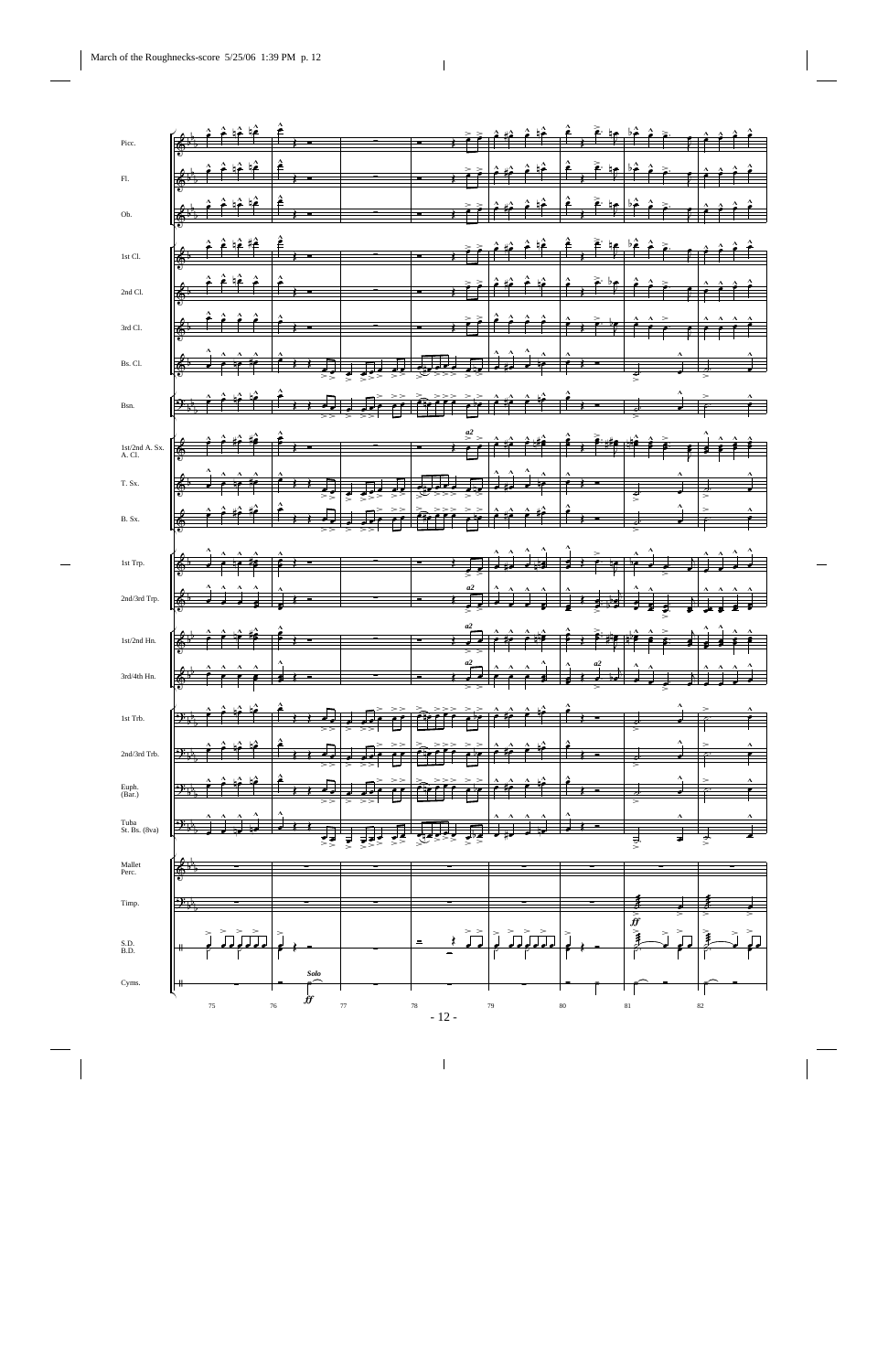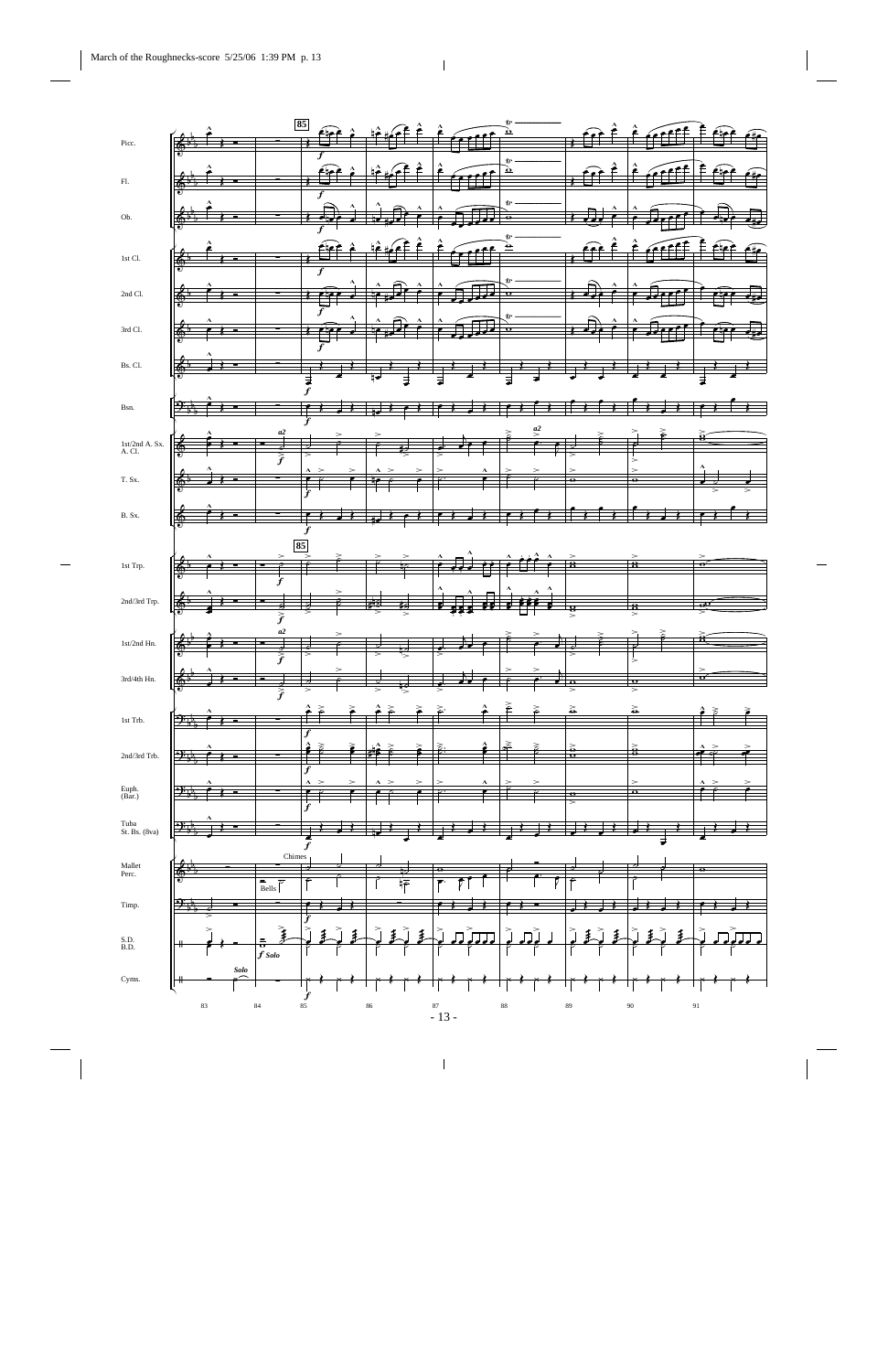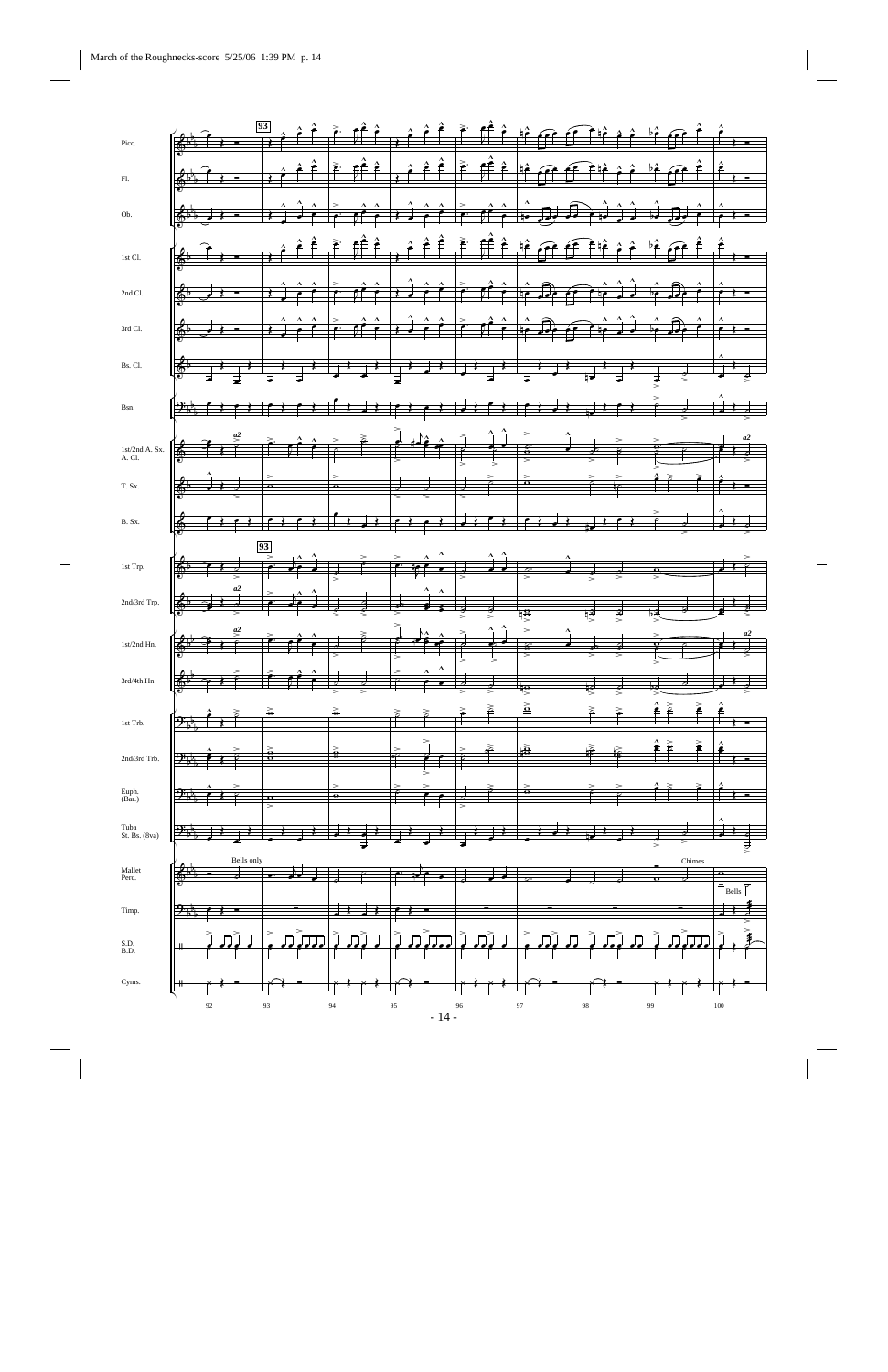